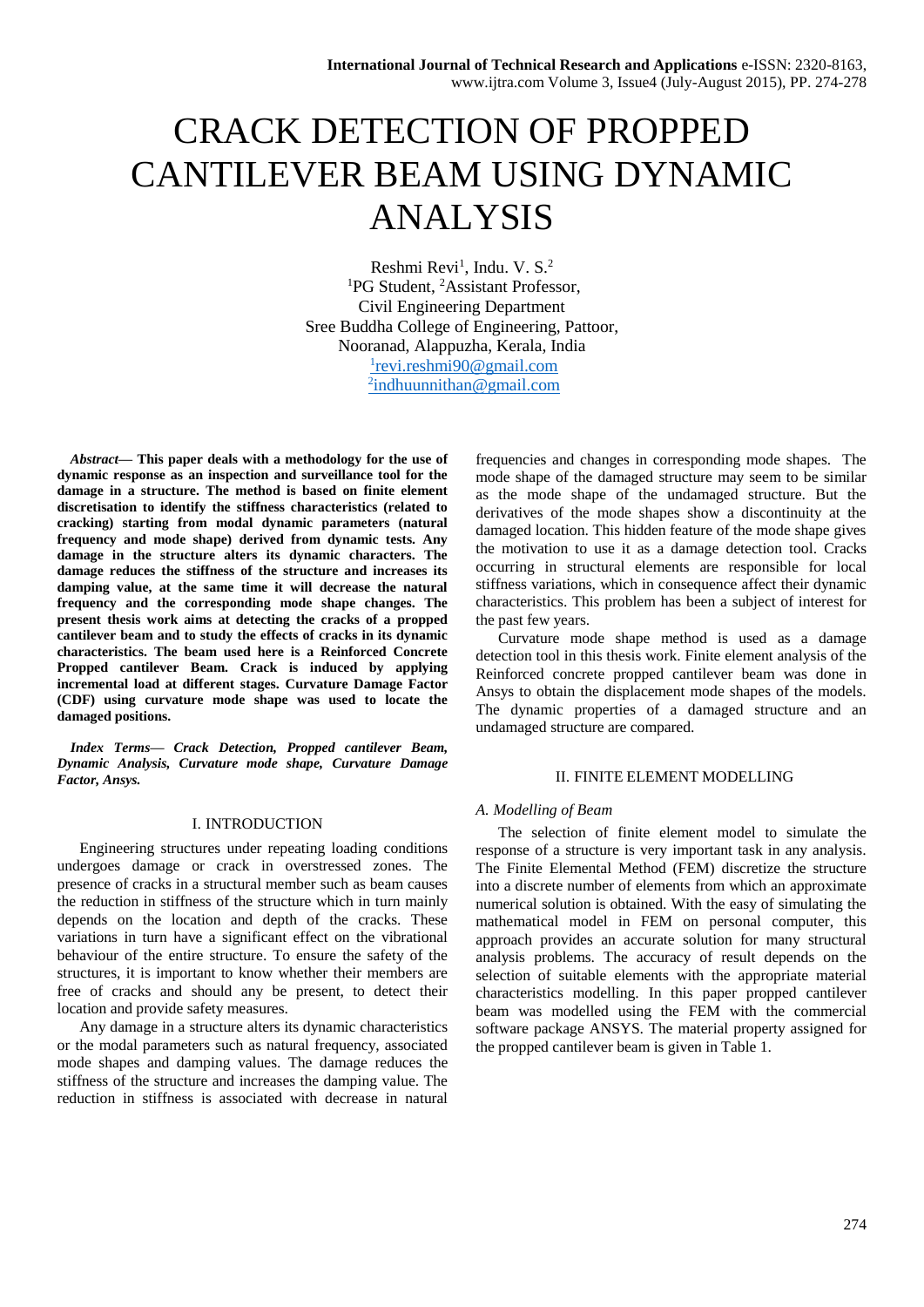TABLE I. MEMBER PROPERTY OF THE MATHEMATICAL MODEL

| Member                      | <b>Beam</b>              |                        |  |
|-----------------------------|--------------------------|------------------------|--|
| Material                    | Reinforced concrete      |                        |  |
| Length                      | 6.4m                     |                        |  |
| Width                       | 0.25m                    |                        |  |
| Depth                       | 0.6 <sub>m</sub>         |                        |  |
|                             | <i>Concrete</i>          | Reinforce<br>ment bar  |  |
| Element type                | Concrete 65              | Link $180$             |  |
| Poisson's<br>ratio          | 0.2                      | 0.3                    |  |
| Mass density                | $2500$ kg/m <sup>3</sup> | 7850 kg/m <sup>3</sup> |  |
| Modulus<br>of<br>elasticity | 2738.6 GPa               | 200 GPa                |  |

## *B. Modelling of Damages*

There are a number of approaches to model damage in a mathematical model. Although the geometry of the damage can be very complicated, the condition is that for lower frequency vibration only an effective reduction in stiffness is required. Thus for comparison, a simple model of a damage is required. Damage can be introduced into the finite element model by applying incremental load.

## III. DYNAMIC ANALYSIS USING ANSYS

A dynamic analysis is first performed for beam with self weight only. The frequency and mode shapes are read from the analysis. This test results serves as a reference for later comparison of dynamic characteristics at the different damage stages. Then dynamic analysis is performed by applying incremental load. After each loading phase, the beam is unloaded, and the dynamic analysis is performed. Formation of crack can also be seen in this analysis.

I. LOCATING THE DAMAGES BY USING MODE SHAPE CURVATURE AND CURVATURE DAMAGE FACTOR

It is likely that damage indicators based on derivatives of the mode shape will amplify the localized damages in a structure .The curvature mode shape has emerged as one of the best way to amplify the effect of the damage on the mode shape. The curvature mode shapes are based on flexural stiffness of the beam cross section. Based on beam theory the curvature at a point in the beam is given by

 $V'' = M / (Ebxx Ivv)$ 

Where M is the bending moment at the section and (Ebxx) Iyy) is the flexural stiffness of the beam.

The presence of damage in a beam at a given location reduces the flexural stiffness of the beam and hence increases the magnitude of curvature at the damaged location. Typically damages occurred due to impact and are likely to be localized at some point in the structure. The changes in curvature are local in nature and can be used to find the damage location in the beam. To obtain curvature mode shape of a damaged beam finite element analysis is done to get the displacement mode shape. Then using displacement mode shape, curvature mode shapes are obtained numerically by a central difference approximation as:

$$
V_{i,j}=\underline{\Phi_{(i+1),j-}2\Phi_{i,j}+\Phi_{(i-1),j}}{he^2}
$$

Where Vi,j represents curvature mode shape, subscript i represent the node number and subscript j represents the mode number. Also he represents the finite element length and  $\Box i, j$ represents the mass normalized displacement mode shape for the ith mode shape.

Absolute difference in curvature mode shape between damaged and undamaged structure is obtained as;

 $\Delta V_{i,j} = V_{i,j}^{(d)} - V_{i,j}^{(u)}$ 

The Curvature Damage Factor (CDF) is obtained by averaging the first few curvature mode shape. In general CDF of ith node is obtained by considering the first n curvature mode shape and is given as;

$$
CDF_{i} = \frac{1}{N} \sum_{j=1}^{N} \Delta v_{i,j}
$$

The CDF at each node is obtained by considering the first five curvature mode shape. With increase in damage density, the peak magnitude of CDF at the damage location also increases and hence indicates the extent of damage.

### IV. RESULTS AND DISCUSSIONS

The results obtained from the two beams were compared. The control beams (Un- damaged state) provides the reference readings which form the basis of the comparison of the modal parameters obtained in successive damage states as described below.

#### *A. Natural Frequency*

When a system is subjected to certain degree of damage or deterioration, it experiences a change in stiffness. Subsequently it causes the natural frequency to change. The magnitude of the changes is also an indicator of the severity or state of the damage experienced. This is apparent in the changes in the natural frequencies of the damaged beams as compared to the control beam. The values of natural frequencies for the test beams are tabulated in Table 2, Table 3 and in Table 4.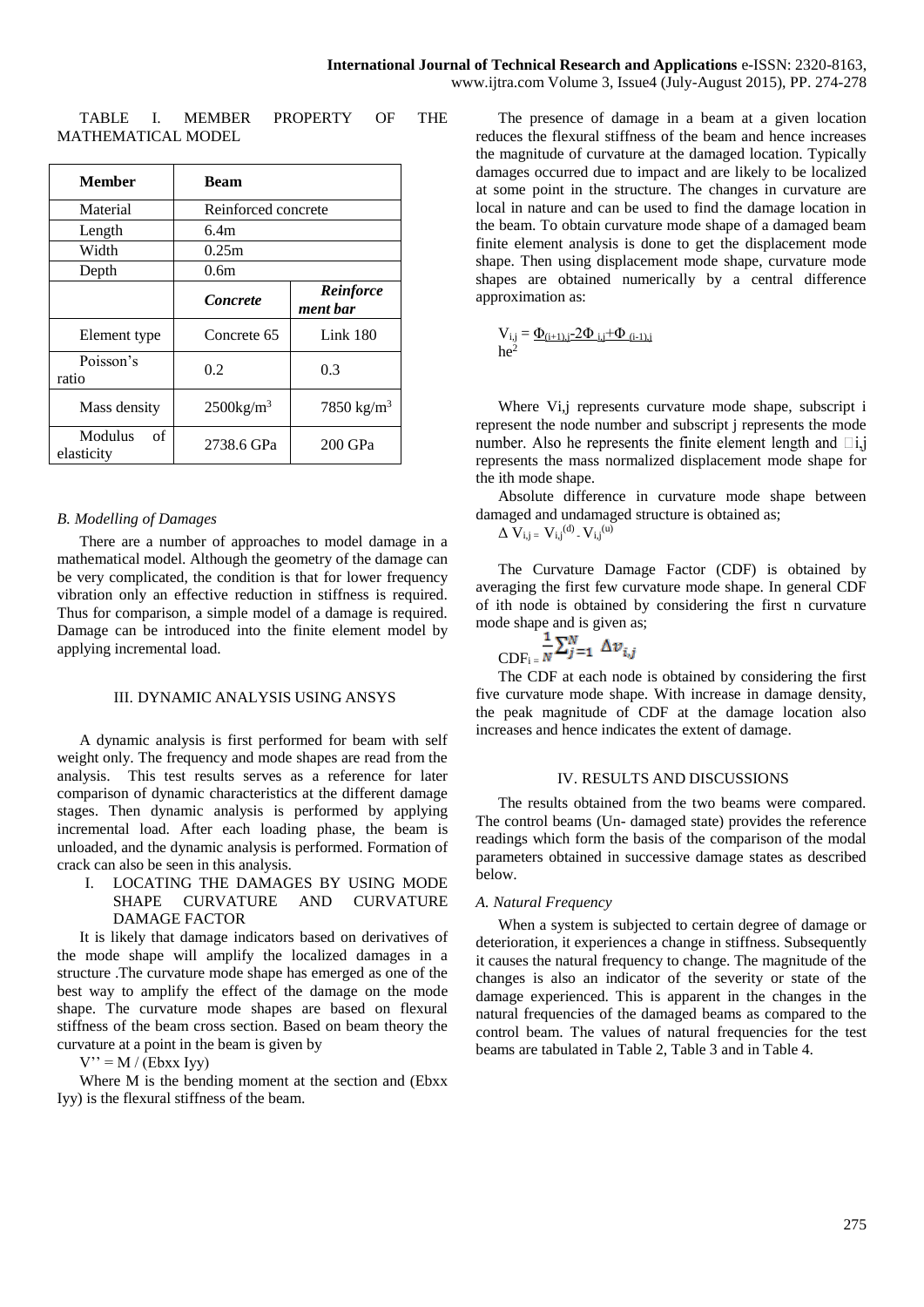TABLE II. CHANGE IN NATURAL FREQUENCIES OF BEAM FOR MODE 1

| <b>Loading conditions</b>                        |            | <b>Mode Number</b> |              |
|--------------------------------------------------|------------|--------------------|--------------|
|                                                  |            | 1                  |              |
|                                                  |            | <b>Freque</b>      | <b>Decre</b> |
|                                                  |            | ncy                | ase          |
|                                                  |            | (Hz)               | (%)          |
| Dead Load                                        |            |                    |              |
| only                                             |            | 1.5600             | 0            |
| (N/mm <sup>2</sup> )                             |            |                    |              |
| Dead load<br>+ Live load<br>(N/mm <sup>2</sup> ) | $\theta$ . | 1.1670             | 25.19        |
|                                                  | 056        |                    |              |
|                                                  | $\Omega$ . | 1.1543             | 26           |
|                                                  | 064        |                    |              |
|                                                  | 0.         | 1.1499             | 26.29        |
|                                                  | 072        |                    |              |
|                                                  | 0.         | 1.1414             | 26.83        |
|                                                  | 08         |                    |              |
|                                                  | 0.         | 1.1321             | 27.43        |
|                                                  | 088        |                    |              |
|                                                  | 0.         | 1.1282             | 27.68        |
|                                                  | 096        |                    |              |
|                                                  | 0.         | 1.1262             | 27.81        |
|                                                  | 104        |                    |              |

## TABLE III. CHANGE IN NATURAL FREQUENCIES OF BEAM FOR MODE 2

| <b>Loading conditions</b>                          |       | <b>Mode Number</b>           |                            |
|----------------------------------------------------|-------|------------------------------|----------------------------|
|                                                    |       | 2                            |                            |
|                                                    |       | <b>Frequ</b><br>ency<br>(Hz) | <b>Decre</b><br>ase<br>(%) |
| Dead<br>Load only<br>(N/mm <sup>2</sup> )          |       | 7.3629                       | 0                          |
| Dead load<br>$+$ Live load<br>(N/mm <sup>2</sup> ) | 0.056 | 6.3674                       | 13.32                      |
|                                                    | 0.064 | 6.3390                       | 13.91                      |
|                                                    | 0.072 | 6.3187                       | 14.18                      |
|                                                    | 0.08  | 6.3027                       | 14.39                      |
|                                                    | 0.088 | 6.2816                       | 14.69                      |
|                                                    | 0.096 | 6.2682                       | 14.87                      |
|                                                    | 0.104 | 6.2649                       | 14.91                      |

TABLE IV. CHANGE IN NATURAL FREQUENCIES OF BEAM FOR MODE 3

| <b>Loading conditions</b>                        |       | <b>Mode Number</b>           |                            |
|--------------------------------------------------|-------|------------------------------|----------------------------|
|                                                  |       | 3                            |                            |
|                                                  |       | <b>Frequ</b><br>ency<br>(Hz) | <b>Decre</b><br>ase<br>(%) |
| Dead<br>Load only<br>(N/mm <sup>2</sup> )        |       | 15.592                       | 0                          |
| Dead load<br>+ Live load<br>(N/mm <sup>2</sup> ) | 0.056 | 13.344                       | 14.42                      |
|                                                  | 0.064 | 13.219                       | 15.22                      |
|                                                  | 0.072 | 13.053                       | 16.28                      |
|                                                  | 0.08  | 13.045                       | 16.34                      |
|                                                  | 0.088 | 13.008                       | 16.57                      |
|                                                  | 0.096 | 12.882                       | 17.38                      |
|                                                  | 0.104 | 12.876                       | 17.42                      |

# *B. Mode shapes*

A mode shape is a specific pattern of vibration executed by a mechanical system at a specific frequency. Different modes will be associated with different frequencies. The mode shapes of test beams are shown below.



Fig. 1. Mode shape 1 of undamaged beam



Fig. 2. Mode shape 2 of undamaged beam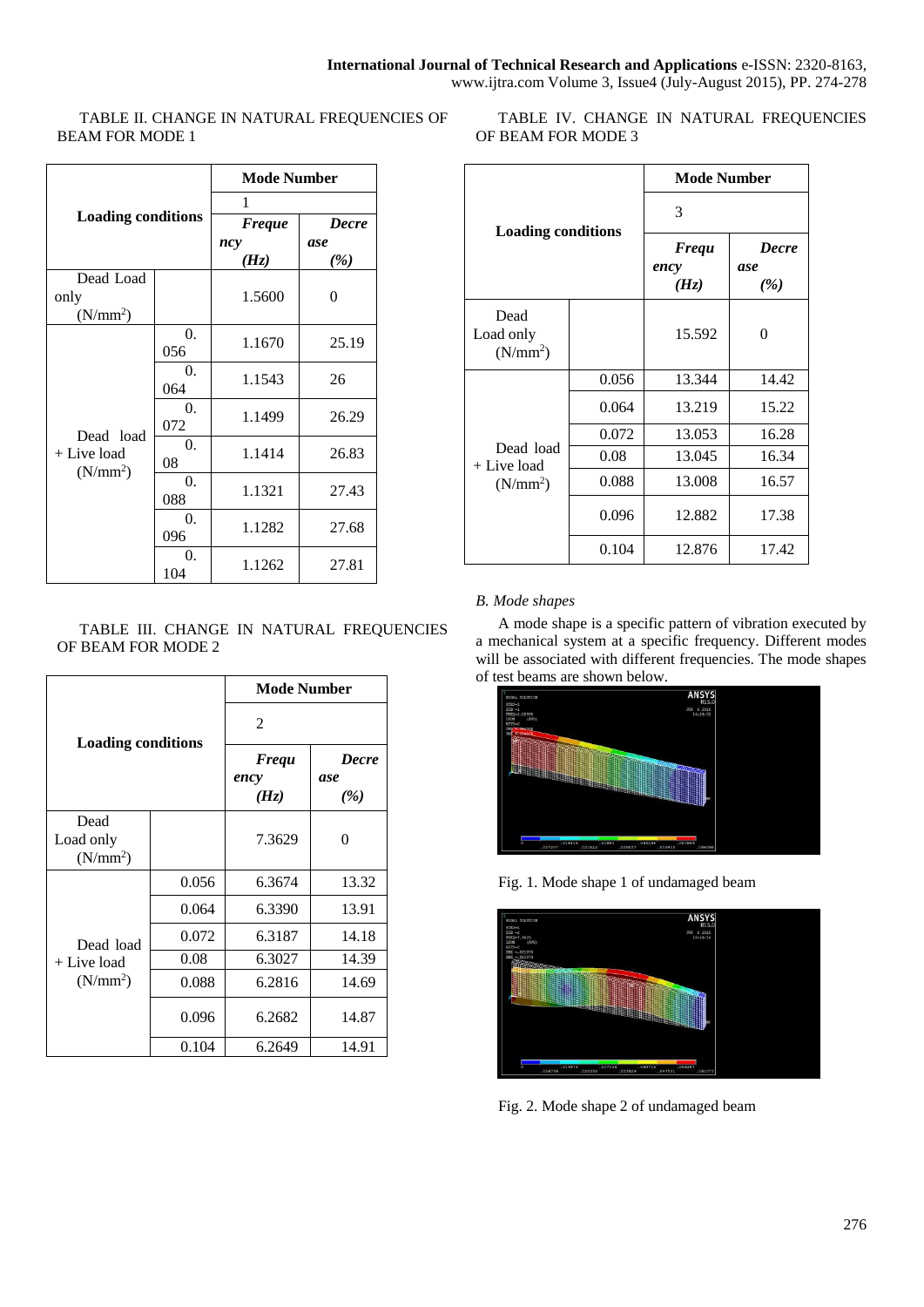

Fig. 3. Mode shape 3 of undamaged beam



Fig. 4. Mode shape 1 of beam at last damage condition



Fig. 5. Mode shape 2 of beam at last damage condition



Fig. 6. Mode shape 3 of beam at last damage condition

# *C. Difference in Curvature Mode Shape*

Locating the damaged positions using Difference in Curvature Mode Shape 1, 2, and 3 of last loading condition are shown in Figure. 7, 8, and 9.



Fig**.** 7**.** Difference in curvature mode shape 1



Fig**.** 8**.** Difference in curvature mode shape 2



Fig**.** 9**.** Difference in curvature mode shape 3

## *D. Curvature Damage Factor*

Locating the damaged positions using Curvature Damage Factor for last loading condition are shown in Figure. 10.